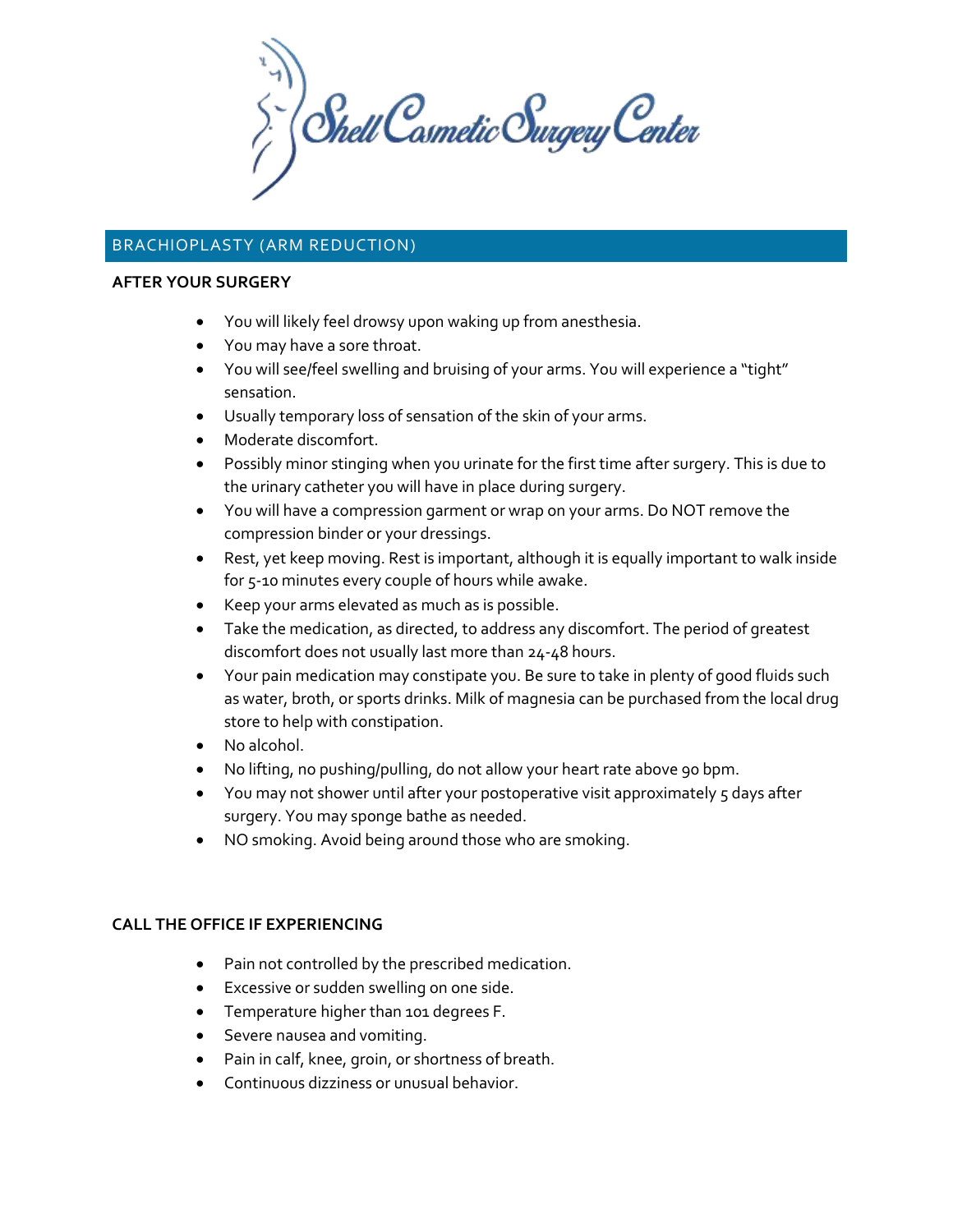## **2 TO 7 DAYS FOLLOWING SURGERY**

- During this time, you can expect to slowly progress day by day.
- Please be sure to speak with Dr. Shell before you begin to drive or return to work or a regular routine at home.
- Continue a well-balanced diet with adequate hydration.
- Advice exposure to sun and heat.
- Continue to take prescribed pain medications as needed.
- Begin to transition from prescribed pain medication to over the counter alternative. Dr. Shell and staff can guide you through this as needed.
- Keep wearing provided compression dressings day and night.
- Continue to keep your arms elevated as much as is possible.
- Avoid exercise other than walking. Leisurely daily walks will help you feel better and prevent blood clots.
- Make sure to get up and move for about 10-15 of every 60 minutes while awake.
- NO smoking. Avoid being around those who are smoking.

### **1 TO 4 WEEKS FOLLOWING SURGERY**

- Healing is a gradual process. It is normal to feel discouraged while waiting for swelling, bruising, discomfort, and numbness to diminish. Extra rest, a nutritious diet, and avoidance of stress are important aids to recovery. Once cleared by Dr. Shell, you may take Aspirin, Advil, Aleve, etc. at this time.
- Wash incision with Dial antibacterial soap and pat dry with clean cloth.
- The small strips of tape covering your incision will fall off 2-3 weeks after surgery.
- Keep wearing your compression wrap day and night.
- Your second post-operative visit will be approximately 2 weeks after your first visit. Your sutures will be removed around this time.
- Continue to avoid sun exposure and heat. Use sunscreen on incision as it may tend to hyper pigment.
- NO smoking. Avoid being around those who are smoking.

### **4 TO 6 WEEKS FOLLOWING SURGERY**

- Overall swelling continues to subside and you will begin to settle into your natural appearance. Tenderness, tightness, skin numbness, or bruising (if remaining) will continue to diminish.
- You may submerge your body in water, following complete healing of your incisions.
- You may stop wearing your compression wraps.
- Once cleared by Dr. Shell you may ease back into your workout routine.